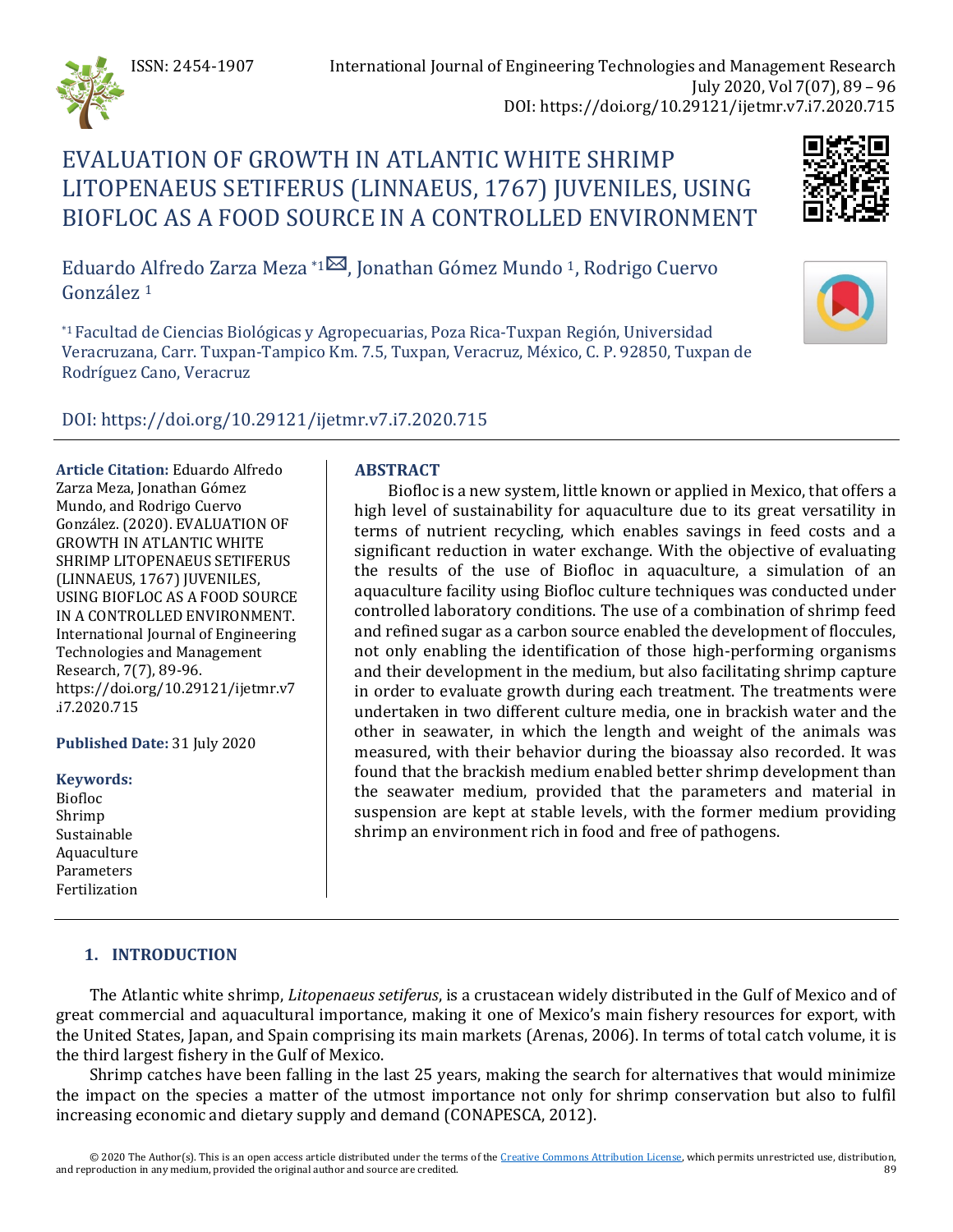#### Evaluation of Growth in Atlantic White Shrimp Litopenaeus Setiferus (Linnaeus, 1767) Juveniles, Using Biofloc as a Food Source in a Controlled Environment

Biofloc, a technique of great use for optimizing shrimp culture, involves the flocculation of nutrients (biofloccules) as a feeding system (De Schryver, 2008).

The system functions via the degradation of ammonium, which is assisted by a carbohydrate that acts as an accelerator of the nitrogen cycle, causing microbial proliferation in the medium and generating a live high-protein feed for shrimp culture. This enables the recycling of large bodies of residual water, in turn improving control over both sediment management and the nutritional requirements for aquaculture feed (Ferreira, 2014).

Catches of this crustacean have decreased in the waters of the state of Veracruz, with the 1,137-ton catch registered in 2011 indicating a 32% reduction on the 1,659-ton catch registered in 2010, leading to a ban on the fishing of this species in order to regulate its overexploitation (CONAPESCA, 2012).

The underdeveloped nature of aquaculture in the state of Veracruz has seen decreased production, with annual production falling from 105,691 to 79,268 tons between 2002 and 2011. This decrease is especially marked for shrimp farming, with data showing that, in 2011, shrimp farming in the state of Veracruz produced only seven tons of live weight of shrimp, with a commercial value of \$437,000 pesos. The same year, the state of Tamaulipas registered a live weight production of 2,068 tons with a commercial value of 96,018,000 pesos (CONAPESCA, 2012).

Biofloccules are formed by a mixture of waters with high ammonium, nutrient, nitrate, and nitrite content. They are converted into a type of microbial microfauna fit for consumption by animals in aquaculture. The C/N ratio of a carbon source, which could be sugar, molasses, or another element, accelerates the nitrogen cycle, supplying the nitrifying bacteria that degrade the ammonium into its simplest particles, thus enabling the development of microbial life in the medium (Ekasari, 2010).

The tilapia *Oreochromis aereus* is able to easily digest flocculated feed, which can provide up to 50% of the required protein in its diet (Avnimelech, 2007). Dibello and Dassans (2013) studied both the common carp (*Cyprinus carpio)* and Carassius (*Carassius auratus*) in intensive systems using the Biofloc method, a biological filter, and a method of water control and exchange similar to a conventional aquaculture system. They obtained better results with the Biofloc method than with the other systems applied, as well as savings in terms of both feed and water exchange. Furthermore, Sáenz (2013), in research conducted on the use of the Biofloc method on tilapia fingerlings with wheat bran as a carbon source, obtained tilapia reproduction with a global survival rate of 85 %. Research conducted on shrimp has found that floccules can be used as a primary feed source, bringing with it savings in artificial feed costs and improvements in water quality (Martínez., 2009).

It has been found that the use of floccules as a feed source and molasses as a carbon source in the farming of *Penaeus monodon* shrimp with zero water exchange achieves significant results in terms of ammonia and nitrite elimination, further to improved growth and weight gain in study subjects (Panjaitan, 2010).

Nutrients synthetized via the use of bacterial activity and a sugar enable the re-assimilation of proteins, in which microorganisms fulfil a principal function in the development of both primary production and the nutrient cycle, degrading inorganic nitrogen. In research on juveniles of the species *Farfantepenaeus paulensis*, Ballester *et al* (2010) show that the dynamic presence of microorganisms and bacteria facilitates a sustainable feed medium via Biofloc. Similarly, Emerenciano (2011) describes how *F. paulensis* individuals subjected to treatments with different salinity levels presented higher saline concentrations and a lower pH than conventional treatments, further to a lower level of dependence on processed products, such as fish meal.

# **2. MATERIAL AND METHODS**

The Biofloc was prepared using two 120 lt tanks filled with 100 liters of water, one to a salinity of 35 UPS and the other to a salinity of 16 UPS, to which 10 g of artificial feed in pellet form was added in order to fatten the shrimp via its 35 % protein and 5 gr refined sugar content.

Every two days, 10g of feed pellets was added, while, every four days, 5 g of sugar was added, with the ammonium (NH<sub>3</sub> and NH<sub>4</sub>) concentrations then analyzed, using ammonia cyanurate and ammonia salicylate (Fig. 1) (see Table 1, in annex).

Nutritionally, different diets were implemented, the first using commercial feed, while the second used feed fertilized via the Biofloc method in brackish water, and the last used feed fertilized via the Biofloc method in seawater.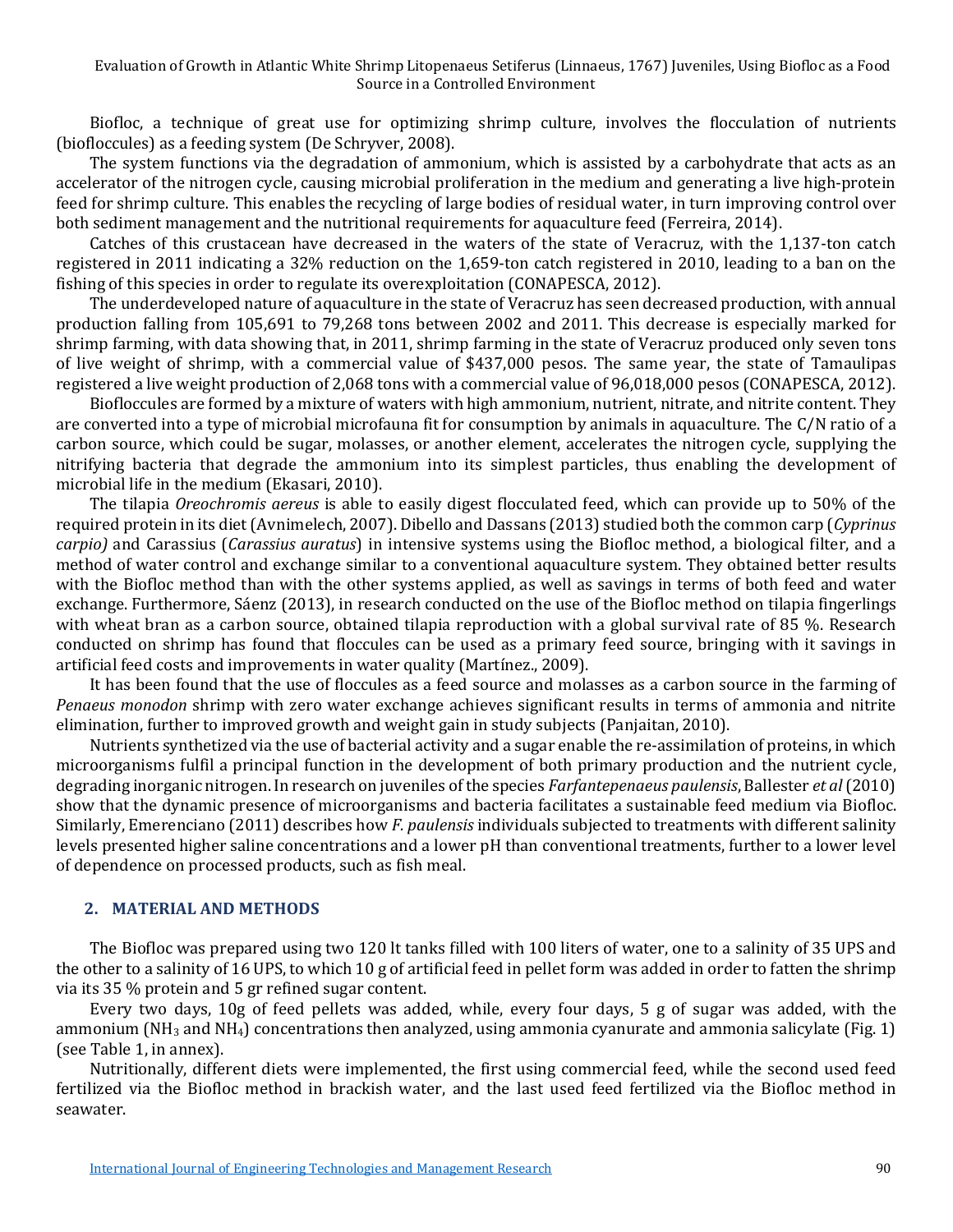The toxic ammonium concentration was measured in the sample via:

Mg/L NH3 –N x evaluation table  $1 \times 1.2 = mg/L$  NH3

\_\_\_\_\_\_\_\_\_\_\_\_\_\_\_\_\_\_\_\_\_\_\_\_\_\_\_\_\_\_\_\_\_\_\_\_\_\_\_\_\_\_\_\_ 100

The following equation was used to determine the ammonium ion concentration in the sample:

Mg/L NH3 –N x (100 – evaluation table) X 1.3 = mg/L NH4+ +

\_\_\_\_\_\_\_\_\_\_\_\_\_\_\_\_\_\_\_\_\_\_\_\_\_\_\_\_\_\_\_\_\_\_\_\_\_\_\_\_\_\_\_\_\_\_\_\_\_\_ 100

Two hundred and eighty-five Atlantic white shrimp juveniles were captured in December 2013, in Lake Tampamachoco, Tuxpan, Veracruz. Once they had been transported to the study location, the subjects were placed in two 102-lt-capacity fish tanks and then acclimatized for 24h.

When, after 30 days, the Biofloc presented an ammonia concentration below 0 ml/l, the juvenile shrimp, with an average weight of 0.8gr and an average length of 52.1 mm, were introduced to three 102-lt-capacity fish tanks.

The tanks contained different salinity levels, one containing brackish water, at 16 UPS, and the second containing seawater, at 33 UPS, while the last tank contained brackish water, at 16 UPS, but without Biofloc. Twenty shrimp, subject to fasting in the 24 hours prior to their introduction to the Biofloc and with an average weight of 0.8gr and an average length of 52.1 mm, were placed in each tank.

The water was kept in constant motion in order to avoid the accumulation of activated sludge, which would have caused both the death of the floccules in the tanks and the presence of anoxia, while aquarium aerators were used to keep the organic material suspended in the medium and oxygenate the Biofloc.

During the *L. setiferus* juveniles' development, their physicochemical parameters were recorded, as were their length, the number of organisms, and the evolution of the microfauna community present in the Biofloc.

## **3. RESULTS**

The growth results obtained with the commercial feed reveal that the shrimp population fell until arriving at zero (figures 16 and 17), while those subjects that had been fed on the Biofloc-based diets presented gradual increases in weight (Figure 16) (ANOVA F20, 76=4.77, P= P<<0.001) and length (Figure 17) (ANOVA F20, 76=2.20, P=0.00751). These findings reveal significant differences between the brackish and seawater treatments.

The total number of organisms present in the Biofloc over the course of the present study shows that 14 of 20 individuals, or 70% of the total initial population, remained alive at the end of the brackish water treatment, while eight juveniles survived the seawater treatment, corresponding to a survival rate of 40%. As the treatment without Biofloc did not present survivors from 8th February 2014 onwards, the treatments in brackish water presented better results than the other two treatments applied in the present study.

The Biofloc results revealed significant differences among treatments (ANOVA F1, 15=2.2916, P=0.15086), while Figure 21 (ANOVA F15, 15=17.337, P<<0.001) shows differences among the dates sampled, which indicate microbial growth from the beginning of the treatments up to their completion.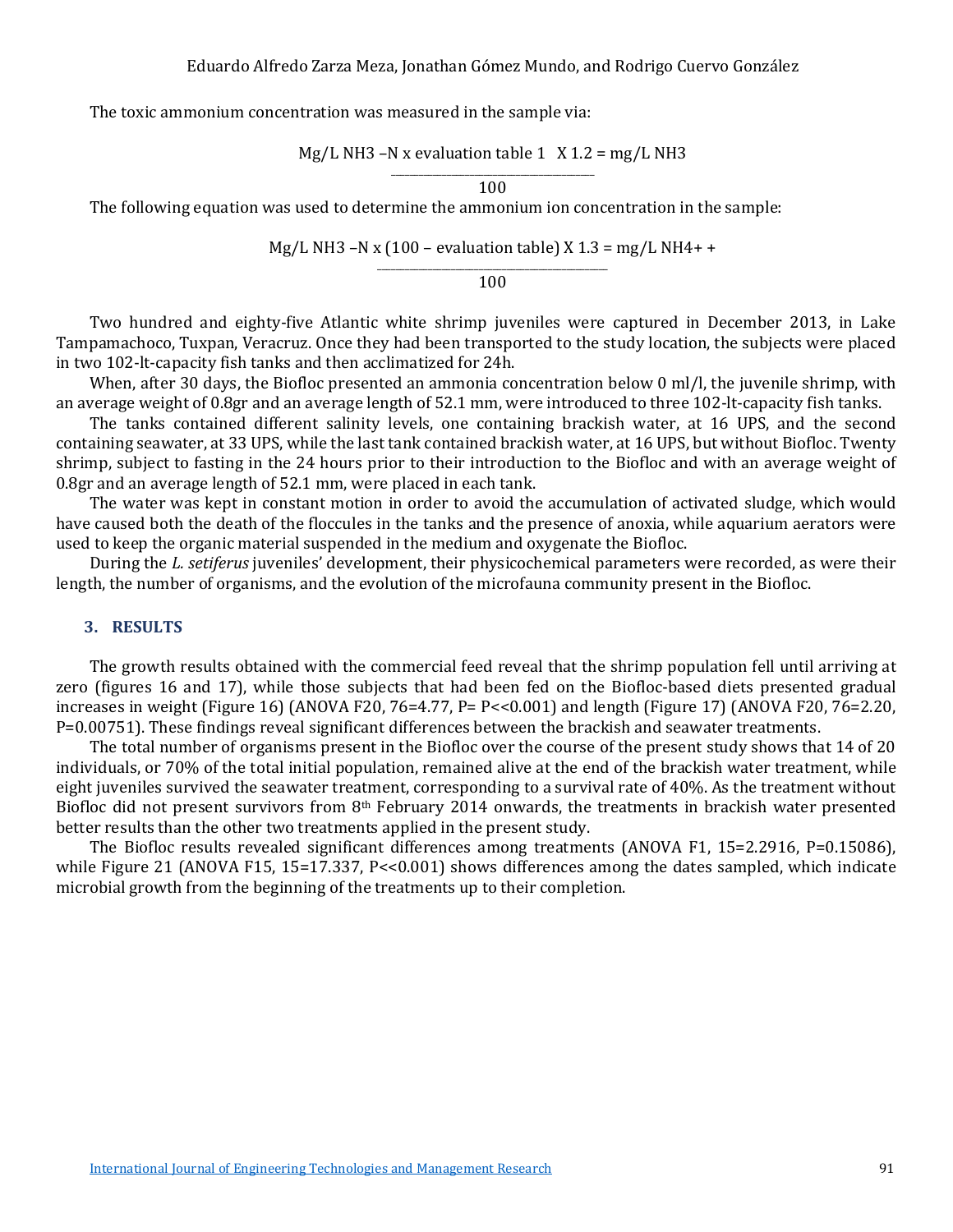#### Evaluation of Growth in Atlantic White Shrimp Litopenaeus Setiferus (Linnaeus, 1767) Juveniles, Using Biofloc as a Food Source in a Controlled Environment



**Figure 16:** Factorial Analysis of Variance (ANOVA) for the data pertaining to weight (median ± e.e.) for *L. setiferus* shrimp under the three treatments. The different letters indicate statistically significant differences.



**Figure 17:** Significant differences observed per day sampled in the growth of the shrimp during the treatments. Significant differences were identified between the seawater and brackish water treatments (ANOVA F1, 23=130.37, P<<0.001; ANOVA F23, 23=7.7975, P<<0.001, respectively).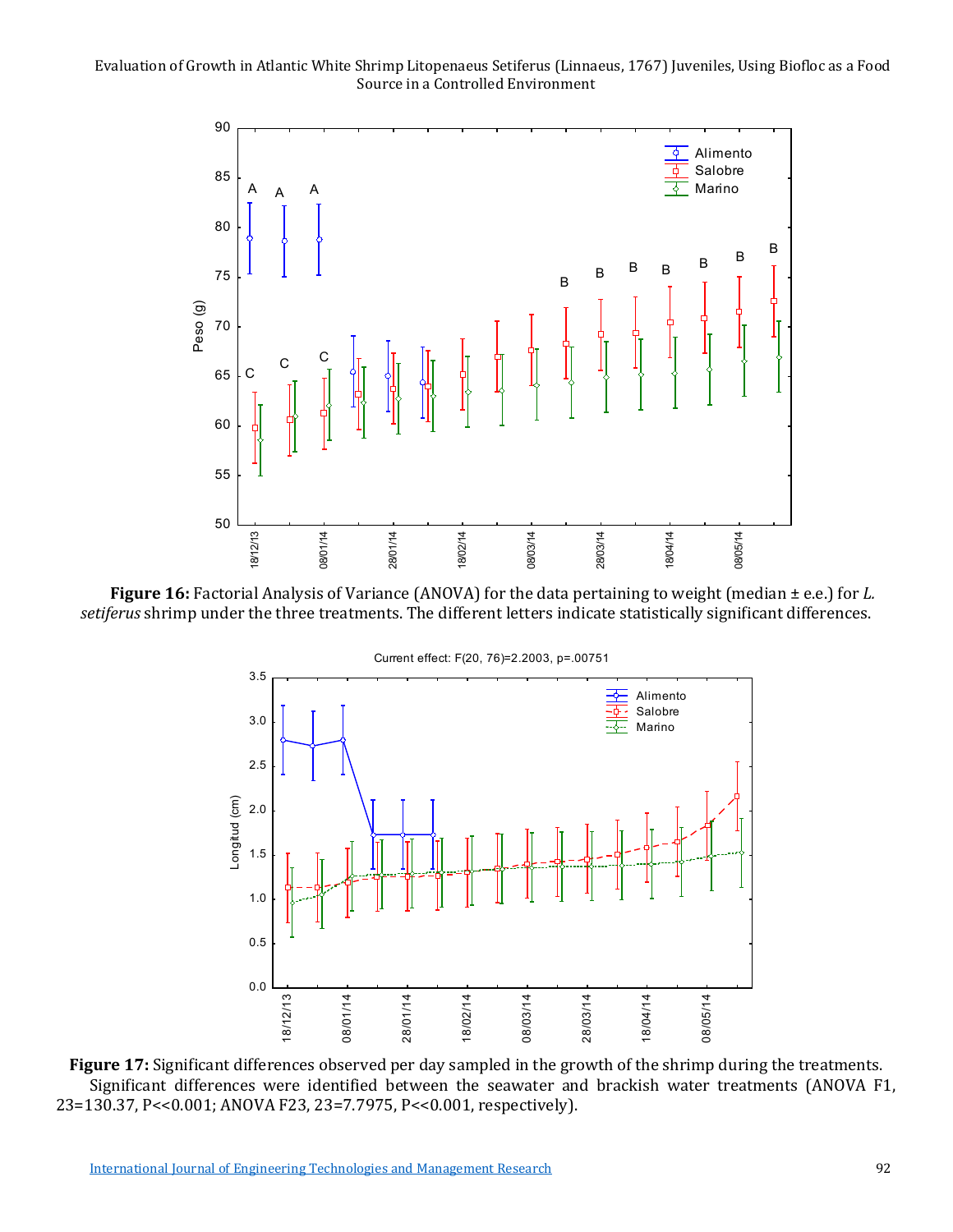# **4. DISCUSSION**

Raising salinity by 5% of its original level may cause processes indicating lethargy, a finding supporting the notion that juvenile shrimp undergo difficulties in adapting to seawater (Martínez, 2010) and which, thus, makes salinity an important factor in the development of Biofloc, as it influences juvenile shrimp growth. Cervantes (2011) observed that a salinity level of over 35 UPS negatively impacts the organisms' metabolism, altering their growth, which is supported by the findings of the present study, where, at a salinity of 35 UPS, there were eight individuals by the end of the experiment, while 14 individuals survived at a salinity of below 22 UPS.

In the present study, the pH ranged from 8.3 to 8.4; however, Cuellar (2010) indicates that pH margins must remain between 7 and 8 in order to avoid damaging the shrimp culture. López *et. al* (2012) found a pH of over 8.5 in Lake Tampamachoco in the community of La Mata in Veracruz, the location where the shrimp subject to the present research were captured, indicating greater resistance to higher pH levels. Martínez (2010) describes a pH of 7.8 to 8.3 as permissible for shrimp farming.

A broad relationship has been found between pH concentration and ammonium. Pertuz (2013) states that these peaks in ammonium concentration and pH are equally visible and indicate both a high level of bacterial productivity in the Biofloc, with these bacteria degrading ammonium into assimilable nitrogen, and the displacement of algae by the heterotrophic community. This may explain the sudden appearance of organisms during the early stages of the culture.

The temperature was kept at 18°C to 25°C and may have influenced the development of the shrimp, as, according to Emerenciano (2011, 2012), for good shrimp development, the temperature must not fall below 25°C. However, Martínez (2010) shows that acceptable sizes in tropical shrimp species are possible at temperatures of 20 to 30 °C. The present study, conducted with the shrimp species *L. setiferus*, found that low temperatures were a factor negatively affecting shrimp growth throughout the research.

In the first days of the experiment, oxygen levels remained below 2 ppm, due to the great oxygenation demand of the Biofloc. Fenucci (1988) recommends an oxygenation of 5-6 ppm for shrimp farming in order to maintain the vitality of the organisms in the culture and, while this condition was able to be established in the present study, the seawater treatment presented a dissolved oxygen concentration lower than the brackish water treatment. This occurred due to the failure to take into account a factor identified by both Kjerfve (1986) and Cervantes (2011), namely that a greater concentration of dissolved salts in water is an obstacle to the absorption of other solutes in the medium, in this case dissolved oxygen. This effect was visible in the seawater treatment applied in the present study, in which the density of salts was higher, which resulted in a greater oxygenation effort.

With regard to the use of carbon sources, the present research used refined sugar for the formation of floccules, while some authors, such as Ebeling (2006), recommend the use of molasses or even yuca as a sucrose in the preparation of the flocculated medium. Ballester *et al* (2010) suggest molasses as the best carbon source for the formation of Biofloc, obtaining a reduction in the ammonium level in two weeks, while Pertuz (2013) promotes the use of starch, obtaining a reduction in the ammonium level in 20 days.

The use of refined sugar may have the same potential for reducing ammonium levels, enabling a 2ml/l to 0 ml/l reduction over the same two-week period.

Maintaining control over the ammonium concentration in the Biofloc enabled a healthy medium/environment and, thus, optimal development for the shrimp, with peaks of high ammonium concentration found during the early stages of maturation, which then fell and remained at 0ml/l for both treatments. In accordance with Panjaintan (2010), the ammonium levels presented an accelerated increase in the early stages of floccule development and then fell to zero as a result of the effect of carbon on the mixture (Emerenciano, 2012).

During the maturation of the medium, a change in coloration was observed, which coincides with the peaks in ammonia concentration and the displacement of autotrophic material.

In both treatments, which used different salinity levels, the diversity of microfauna species evolved differently, where the seawater treatment presented a greater diversity of organisms than the brackish water treatment. However, the former presented a slow population growth in contrast with the latter's high level of population growth throughout the project, among which, the presence of organisms, such as gastrotrichs, ciliates, nematodes, paramecium, platyhelminths, and rotifers, is highlighted. In terms of the organisms present in the medium, Ballester *et al* (2010) cite the presence of ciliates, flagellates, cyanobacteria, rotifers, and nematodes in the medium, although the nematodes only survived for the first 30 days of the test, showing these organisms to be agents harmful to the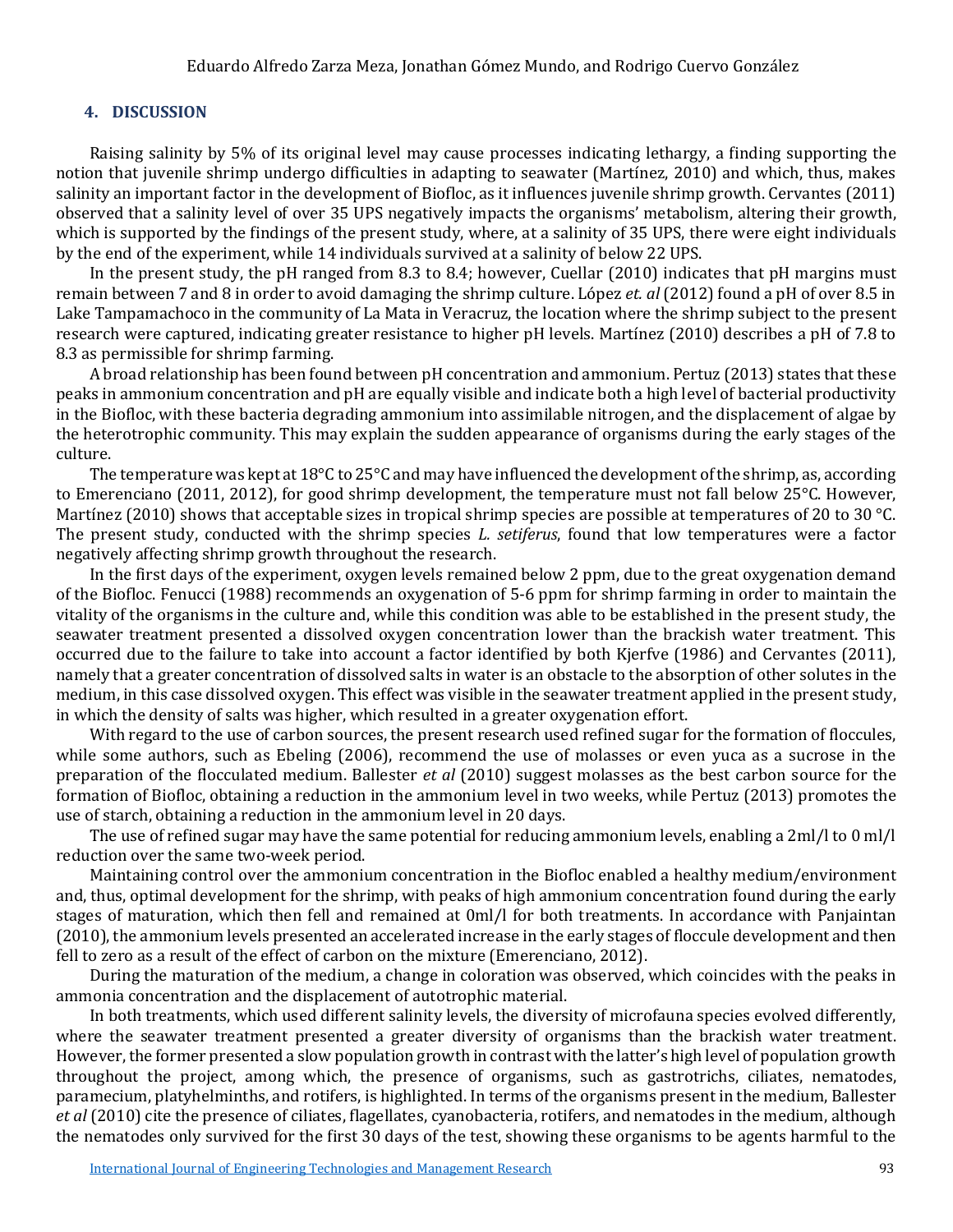Evaluation of Growth in Atlantic White Shrimp Litopenaeus Setiferus (Linnaeus, 1767) Juveniles, Using Biofloc as a Food Source in a Controlled Environment

culture. However, Morales and Cuéllar (2008) also state that the presence of nematodes in the medium may indicate a system containing pathogenic agents that could compromise the culture and promote an environment harmful to human health. A greater diversity of organisms was found for the seawater treatment group than for the brackish water group. However, a slower population growth was observed in the former than in the latter, which presented a high level of growth in its population throughout the entire project, with the presence noted of organisms, such as gastrotrichs, ciliates, nematodes, paramecium, platyhelminths, and rotifers. In contrast, Cedano *et al* (2013) and Hargreaves (2013) describe the presence and use of nematodes, added to the gastrotrichs and certain chlorophyta that complement the diet used in aquaculture, while Martínez (2010) states that controlled nematode populations in the diet are beneficial for penaeid culture. The seawater treatment applied in the present study developed a higher level of nematodes throughout the formation of the floccules, in contrast with the Biofloc formed in brackish water, which presented a lower level of nematodes and only in certain stages of the culture. Further and more detailed research is required in order to determine the species and concentrations suitable for the prevalence of this organism in Biofloc.

No organisms were found in good health, namely in a state of vitality and without any other factor that would slow the appearance of disease in the culture, such as: opacity or weakness in the chitinous shell; irritation; or, decalcification. Megahead (2010) cites these factors as health indicators for shrimp. Pertuz (2013) mentions that the presence of pathogens depends on the correct balance between nutrients and the carbon source, as well as the correct oxygenation of the water, an adequate flow, and constant material in suspension in order to keep the system balanced.

#### **5. CONCLUSIONS**

The data obtained, in the present study, via the application of the Biofloc method with the species *L. setiferus* reveal that the best weight and length results were achieved via the brackish water treatment. This treatment presented an initial average weight and length of 0.8 gr and 52.1 mm, respectively, and a final average weight and length of 2.5 gr and 73.2 mm, respectively, after five months.

In terms of the physicochemical factors, the most stable values were found for the brackish water treatment, with these factors the main indicators for the growth rates and prevalence of individuals in the seawater and brackish water treatments.

The most notable results in terms of the survival of the individuals with the use of Biofloc were obtained in the brackish water medium, with a final survival rate of 70 %, which is equivalent to 14 of the 20 individuals with which the study began.

Of the two treatments, the brackish water treatment achieved better results in terms of the microbial community, presenting a larger microorganism population corresponding to concentrations of over 80,000 org/ml. This treatment obtained a superior quality of organisms usable as live shrimp feed, as well as better results in terms of the degradation of said organisms. Moreover, the presence and posterior displacement of pathogenic agents, enabled by the predomination of heterotrophic agents in the Biofloc culture, is also highlighted.

#### **SOURCES OF FUNDING**

None.

## **CONFLICT OF INTEREST**

None.

#### **ACKNOWLEDGMENT**

None.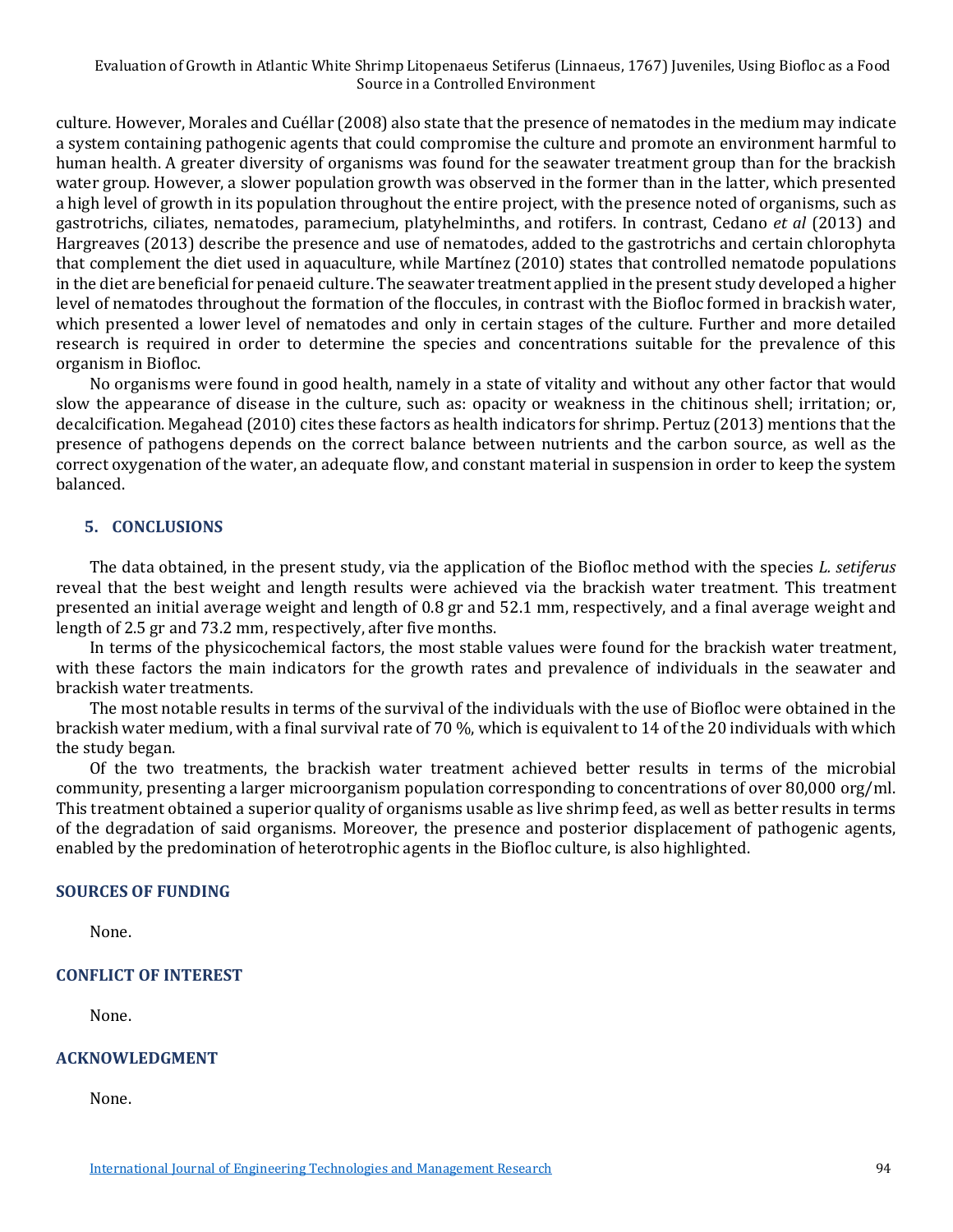# **REFERENCES**

- [1] Arenas, F. V. Biodiversidad 2006: [actualizado 14 de octubre 2013]. http://www.biodiversidad.gob.mx/especies/Invasoras/pdf/talleres/SOBRE%20EXPLOTACION%20PPT%2 0ARENAS.pdf.; 2006
- [2] Avnimelech, Y. Feeding with microbial flocs by tilapia in minimal discharge bio-flocs technology ponds. Aquaculture; 2007, 264(5):140–147.
- [3] Ballester, E. L. C, Abreu, P.C, Cavalli, R.O, Emerenciano, M, De Abreu, L, Wasielesky JR. W. Acuaculture nutrition; 2010,16 163-172
- [4] Cedano, C. M. D., Lujan, B. A., Suarez, M, H. Crianza de Oreochromis niloticus var Chitralada en sistema Biofloc en la Empresa PRODUMAR SA, Guayaquil (Ecuador). Revista Científica de Estudiantes; 2013,1(2):79-91.
- [5] Cervantes, C. Efecto de la salinidad sobre algunas variables bioquímicas, inmunológicas, fisiológicas y productivas del camarón Litopenaeus vannamei cultivado experimentalmente"; 2011, Tesis de licenciatura. Instituto Politécnico Nacional. Guasave, Sinaloa, México.
- [6] CONAPESCA. Anuario estadístico de acuacultura y pesca. SAGARPA. D.F.; 2012, 296 p. México. 64
- [7] Cuellar, J. Manual de buenas prácticas de manejo para el cultivo del camarón blanco Penaeus vannamei. Organización del sector pesquero y acuícola del istmo centroamericano (OSPESCA) parte del sistema de la integración centroamericana (SICA). Panamá; 2010, 53
- [8] De Schryver, P. The basics of bio-flocs technology. The added value for aquaculture. Aquaculture; 2008, 277(2):125–137.
- [9] Dibello, R. J, C, Dassans, G. H. C.A. Crecimiento y sobrevivencia de Carpa Común (Cyprinus carpio) y Carassius (Carassius aurata) (Osteichthys, cyprinidae) en un sistema súper intensivo con la aplicación de Biofloc, comparando con sistema de filtro biológico y sistema tradicional con aireación; 2013, Tesis de Doctorado. Universidad de la Republica Montevideo, Uruguay
- [10] Ebeling, J. Engineering analysis of the stoichiometry of photoautotrophic, autotrophic, and heterotrophic removal of ammonia–nitrogen in aquaculture systems. Aquaculture; 2006, 257(4):346–358. 65
- [11] Ekasari, j, Roselien, C, Willy, V. Primary Nutritional Content of Bio-Flocs Cultured with Different. Organic Carbon Sources and Salinity. HAYATI Journal of Biosciences; 2010, 17 (3):125-130
- [12] Emerenciano, M., Gaxiola, G., Cuzon, G. Biofloc Technology Applied To Shrimp Broodstock. The World Aquaculture Society, Baton Rouge, Louisiana, USA.; 2011, 16 (2):217-230.
- [13] Emerenciano, M. Biofloc Technology (BFT): A Review for Aquaculture Application and Animal Food Industry. Licensee InTech. 20(2):1-28 FAO, NACA, UNEP, WB, WWF, 2006. Principios internacionales para el cultivo responsable del camarón; 2012, 3.
- [14] Fenucci, J. Manual para la cría de camarones peneidos FAO departamento de pesca; 1988, pg.3. http://www.fao.org/docrep/field/003/AB466S/AB466S00.htm
- [15] Ferreira, S. G. Flocus microbianos como fonte de baterías prebióticas para o cultivo de Litopenaeus vannamei; 2014, Tesis de Maestría, Universidade Federal de Santa Catarina Centro de Ciencias Agrarias Departamento de aquicultura Programa de Pos-Graduacao em Aquicultura, Florianópolis.
- [16] Hargreaves, J. Biofloc Production Systems for Aquaculture. Southern Regional Aquaculture Center. SRAC Publication; 2013, 45 (3):1-10.
- [17] Kjerfve, B. Comparative oceanography of coastal logons; 1986, 63-81. Academic Press, Inc. (ed) For Marine Biology and coastal research. Columbia, South Carolina
- [18] López, O. M., Pulido, F. G., Serrano, S.A., Gaytan, O.J.C., Monks, S. W. S., López, J. M. A. Evaluación estacional de las variables fisicoquímicas del agua de la Laguna de Tampamachoco, Veracruz, México. Revista Científica UDO Agrícola; 2012, 12 (3):713-719.
- [19] Martínez, Córdova. L.R. Cultivo de camarones peneidos AGT editor. S. A. D.F.;1999, 283, México.
- [20] Martínez, L. Camaronicultura mexicana y Mundial: ¿Actividad sustentable o industria contaminante? Revista Internacional de Contaminación Ambiental; 2009, 25(3):181-196.
- [21] Martínez, C. L. Alimento natural en acuacultura: una revisión actualizada. Avances en Nutrición Acuícola X Memorias del X Simposio Internacional de Nutrición Acuícola Universidad Autónoma de Nuevo León, Monterrey, México; 2010, 23(3):668-699. 67